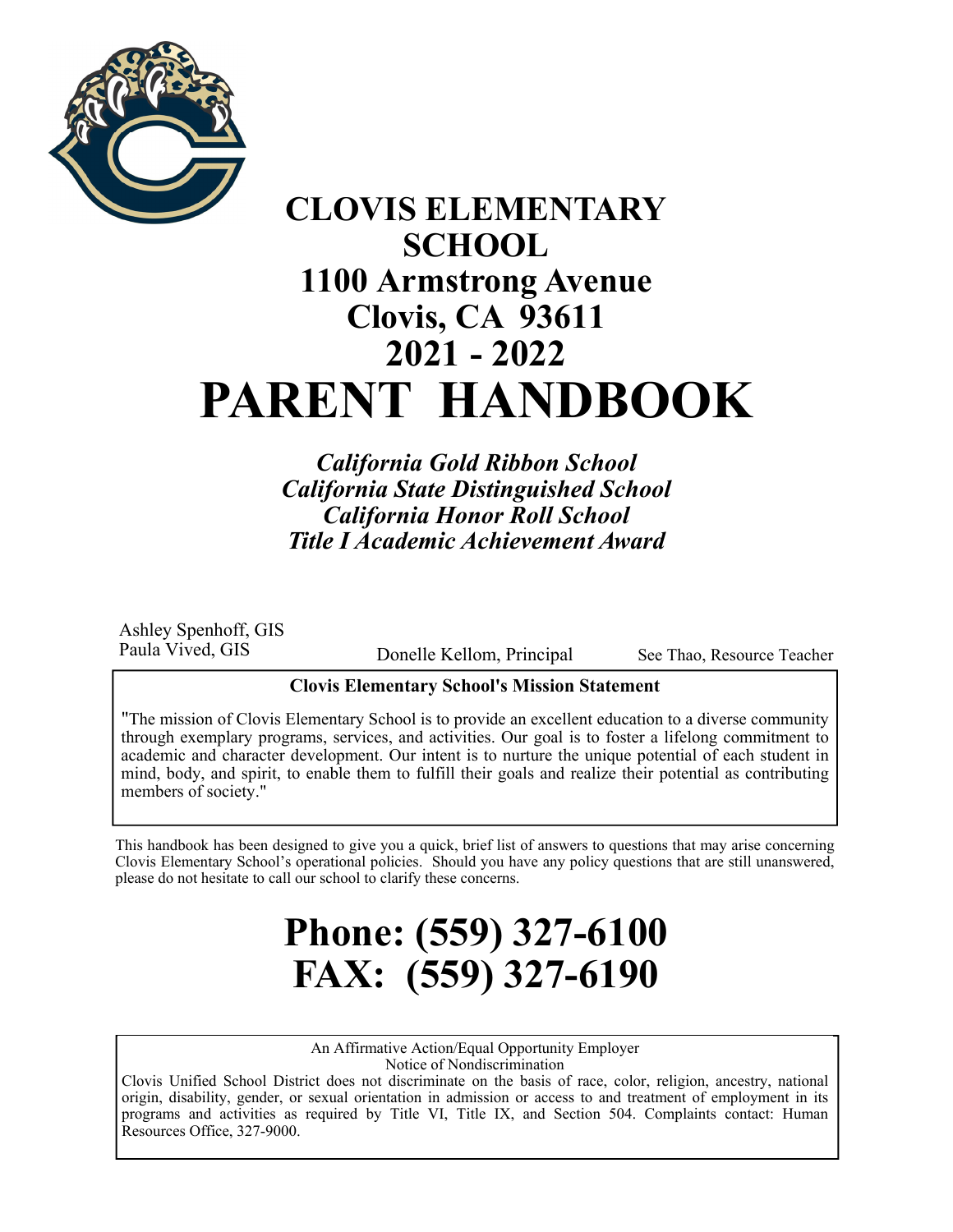## **Message from the Principal**

On behalf of the faculty and staff, welcome to Clovis Elementary School. We look forward to working in partnership with you to provide the best possible education for your children. It has been established that students receive the best education in schools that provide strong educational programs with high expectations, dedicated teachers, and informed/supportive communities. At Clovis Elementary School, we are committed to these components of an exemplary school. We welcome any comments or questions you may have regarding the educational services provided by Clovis Elementary and Clovis Unified School District. We encourage you to stay connected by visiting our Web page https://cloviselem.cusd.com for updates and other information. Parent Connect can also be accessed for grades and attendance.

#### **ARRIVAL/DISMISSAL**

Students walking to school or being dropped off, **should not arrive earlier than the 8:00 am bell and must be picked up by 3:30 pm** unless involved in a supervised school activity. Students are not allowed to wait on Armstrong for the 8:00 am bell. **Clovis Police Dept. will be contacting parents of students that are caught waiting on Armstrong**. Students arriving before 8:00 am will be issued **PRA checks**. Campus Club is available for parents at 327-9160 who need child care before or after school. Students involved in school activities must be picked up immediately after conclusion of activities/event. **EARLY DISMISSAL EVERY WEDNESDAY,** School is dismissed at 1:45 pm for all student in PM Kindergarten through 6<sup>th</sup> grade.

**STUDENT PICKUP** 

Student pick up is by the flag pole. For the safety of your children they will not be allowed to walk past the red line. Please make sure to pull your vehicle up towards the flag pole so your child can load safely. Students must be picked up within **15 minutes of the dismal of the school day/activity.**

## **CLASSROOM INTERRUPTIONS**

In order to assure that your child is getting the best instruction possible, please make sure your child has all the needed items before leaving to school in the morning. The office staff has been **directed not** to call the classrooms unless it is an **emergency.** Students will not be called out of the classroom for pick up before parent arrives. This protocol will help sustain **an uninterrupted instructional environment** for all our students. Working together we can guarantee that that all children **receive quality instruction**.

#### **ABSENCES**

Regular school attendance is important to your child's progress. When it is necessary for your child to be absent from school or come to school late, he/she must have a note from the parent or guardian explaining the reason. In addition, please telephone the school office in the morning when your child will be absent. Absences can also be cleared through the school's Web page. All absences must be cleared within 24 hours after the occurrence. Upon a student's return to school, following an absence or a tardy which has been excused by a Doctor, a note from the Doctor must be presented to the school office. **Absences not cleared within 5 days are considered truancies**. In order to promote regular attendance, an incentive program is established. Homework for absences less than 3 days will not be given. Instead, students will have the same number of days absent to make up the work.

#### **ATTENDANCE AWARD**

Special recognition is given to students who have made extra efforts to attend school without missing a day. The perfect attendance award is given at the end of each quarter. Any off-campus activity, not affiliated with Clovis Elementary constitutes an absence. **If a student is placed on Independent Study in lieu of being on campus they DO NOT qualify for the perfect attendance award.** Continuous unexcused tardies will automatically

eliminate a student from receiving this award. Students must receive direct classroom instruction for at least 2 hours to qualify for Quarterly and Annual Perfect Attendance Awards.

#### **TARDINESS**

When your child is late, *(after the 8:30 am tardy bell)* **he/she should report to the school office before going to class.** This is necessary to prevent your child from being marked absent when they are actually present. Being tardy not only prevents your child from receiving critical instruction, it also interrupts the learning process of other children. In addition**, students arriving after the tardy bell will be issued a PRA check**. Only a **Doctor's Note will excuse a tardy**. For this reason, repeated tardiness (truancy) will necessitate a letter being sent home to the parents. If this becomes a chronic issue, the matter will be referred to the Clovis Student Attendance Review Board (SARB). Please note students will be given a "forgiveness tardy" of 1 per quarter with no PRA check.

## **PHYSICAL EDUCATION**

According to Education Code section 51210(a)(7), the District is required to provide, in the elementary setting, not less than 200 minutes each 10 schooldays, exclusive of recesses and the lunch period, physical education. Any complaints related to the failure of the District to adhere to this requirement may be filed under the District Uniform Complaint Procedures, BP/AR 9208, which can be found in the District Website.

## **PICKING UP STUDENTS EARLY**

For the safety of your child, parents need to pick up students in the main office, and sign them out in the binder on front counter**. Students are not allowed to walk out to the parking lot or to the car without a parent escort. Students will be called out of class upon parent's arrival in the main office. Please plan accordingly with your student for scheduled appointments.** 

## **PRA – is an Optional Program**

Maintaining student conduct is necessary to achieving our goals of providing a safe school and achieving highest student achievement**.**  Each class under the direction of the teacher, will develop a set of rules. The rules and consequences are posted in the classroom. There is a school wide accountability program. The "Clovis Elementary School Personal Responsibility Award" (PRA) is presented at the end of each quarter/semester in recognition of those student who have demonstrated personal responsibility and outstanding character. The criteria for this award is discussed with the students. Teachers also explain the program to parents at Back-To-School Night and send a copy home for students and parents to review together. All students who earn this award will be eligible to attend a special activity. Fighting or any offense that leads to suspension and more than one office referral will be an automatic elimination from the special PRA activity. PRA checks will be given out for any outstanding obligations on a regular basis, until that obligation has been cleared.

Please note students will be given a "forgiveness tardy" of 1 per quarter with no PRA check. **However, parents may choose to opt out of participation and reward activities that are given quarterly.** 

#### **DO NOT BRING TO SCHOOL**

Children **are not allowed** to bring **live animals**, gum, and or **toys** to school except by special permission from the teacher. A toy brought from home can be distracting and cause neglect of classroom work. Teachers may take such items from children and hold them for the parent to pick up. District signs are posted on campus that state **"no dogs allowed on campus during school hours". For the safety of our students, please adhere to these rules.**

#### **DRESS CODE**

Please refer to the Clovis Unified School District Dress Code Policy available at https://www.cusd.com/DressCode.aspx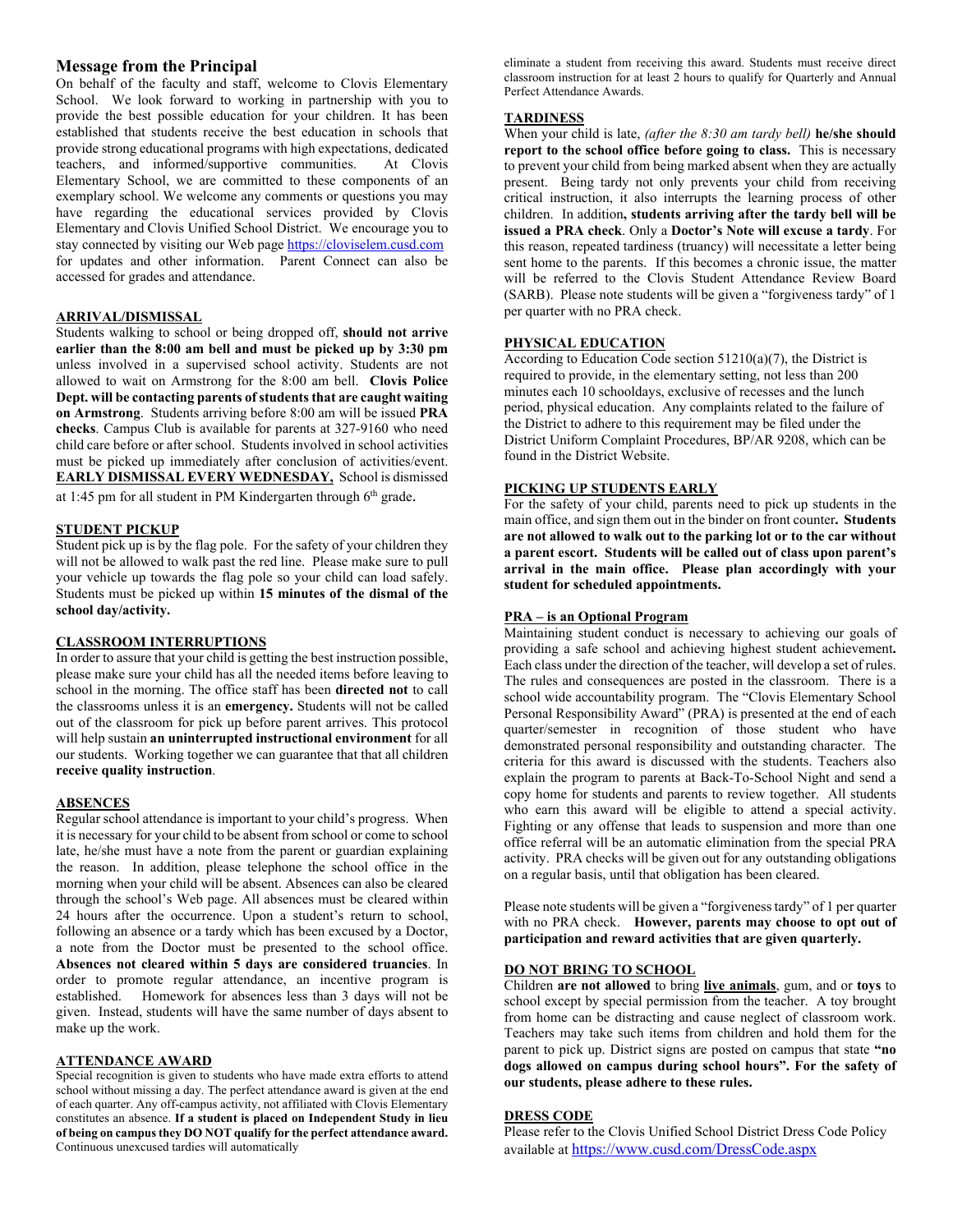#### **AREA HAT INITIATIVE**

Clovis Elem. will be following the **Clovis Area Initiative** regarding hats on campus. That means that the students will be allowed to wear **Clovis Elementary** hats, **Clovis High,** and **Clark Intermediate** hats. All other hats will be unacceptable. This is an area initiative that will be in place for all elementary feeder schools, Clark Int. and Clovis High School. We have hats that we are selling for students in the main office for \$20 each. This policy will be enforced on the first day of school.

#### **SCHOOL PROPERTY**

Students are responsible for all school property that has been assigned to them. **The parent/guardian of the student will be financially responsible** for any lost, stolen or damaged items such as music instruments, sports uniforms, choir uniforms, classroom books, library books, etc. All end of year rewards and activities will be cancelled for the students owing any obligations to the school. In addition all obligations follow the students through the  $12<sup>th</sup>$  grade.

#### **CELL PHONE**

Students that bring cell phones to school must have phones turned off and in their backpacks. Cell phones found on students will be removed from the child and a phone call will be made home by the staff member that removed the phone. First time will be a warning; second will be a PRA check. Cell Phone CUSD Policy (Updated 10/12/05) The use of electronic signaling devices (cellular phones, pagers) is considered to be disruptive to the educational process, therefore, the use of electronic signaling devices **will be prohibited on school premises**, at all school-sponsored activities, and **at any time while students are under the supervision and control of district employees.** 

#### **FIELD TRIPS**

All field trips will be curriculum based to increase student achievement. An approved permission slip must be signed by a parent before a student can go on a field trip. Telephone permission is **not** acceptable. In some instances, an entry and/or transportation cost may be asked of the children's parents to offset the expenses of field trips. Field trips must be paid in cash; therefore, it is very important parents pay attention to the *deadline* for the permission slip and the cost for the trip.

#### **WRITTEN PERMISSION**

It is necessary for students to bring requests written and signed by the parent for permission to leave early, go home with another pupil, or deviate from the regular mode of transportation. This note needs to be submitted to the teacher or the office. All field trips must have a permission slip signed by a parent.

#### **HONOR ROLL**

The Honor Roll is a means of giving recognition to students based on scholastic achievement. The requirements reflect not only the student's academic achievement, but also his/her effort and citizenship. The Honor Roll is awarded quarterly and all students in grades 4-6 who achieve the criteria are eligible to receive the award. *Students receiving a "C" or "N" are not eligible for honor roll.* Most students at Clovis Elementary in grades 2-6 are graded utilizing the A, B, C, D, F criteria. Within this policy, latitude has been given to teachers to calculate grades on the following percentile basis:  $A = 90 - 100\%$  (excellent work)  $B = 80 - 89\%$  (above average work)<br>C = 70 – 79% (average work)  $D = 60 - 69\%$  (below average work)  $D = 60 - 69%$  (below average work)  $F =$  below 59% (failing work)

In grades K-1 effort grades and skill level will be indicated. No letter achievement grades will be given. Both systems are a good way for parents to be informed and understand the quality of work expected by the teacher.

## **HEALTH INFORMATION**

Students with crutches and/or cast, please review the Nursing Services information on our website for further instructions.

#### **BLOCK C AWARD**

Please see website for more information.

## **MOVING**

A student's school assignment is based upon the residence of the parent or court-appointed guardian. If you move, you must notify the school in person within five days. If you are found to be out of the Clovis Unified School District or the Clovis Elementary School attendance area and have not notified the office, your child can be immediately withdrawn and your request for an intra or inter district request for your child to remain at Clovis Elementary School can be denied. All financial obligations must be cleared before leaving. **All financial obligations will follow a student/family through 12th grade.**

## **WITHDRAWING YOUR CHILD FROM SCHOOL.**

Should your family find it necessary to move out of Clovis Unified School District, please follow the steps below to make for an easier withdrawal for both you and your child:

- 1. Notify the school at least two days prior to your child's last day at school. You may call or send a note to the school office.
- 2. Return all library and textbooks, and pay any fines or loans.

## **NEWSLETTERS**

A Weekly Calendar is sent via Peachjar *every Friday for the following week*. Hard copies are available in the main office. Additionally, voicemails, texts, and emails regarding upcoming events will be sent throughout the year.

#### **BLOOMZ**

Bloomz is a new app that works both on your smartphone as well as on your computer. You will receive quick updates and photos of community activities, be able to access our community calendar and more. All in a private and secure environment. Each teacher will provide their class code.

#### **PTC**

Please consider joining our Parent Teacher Club. Your support ensures participation in an organization that provides our students with activities and **raises money** for support of special purchases for the school. Meetings are announced in the weekly calendar and scheduled the 2nd Tuesday of every month, 6:00 pm in the Library. Contact the school should you need more information.

## **SCHOOL SITE COUNCIL (SSC)**

The School Site Council (SSC) serves as a liaison between school and the neighborhood community. It advises the principal regarding budget, program, and staffing decisions and receives specific issues on making recommendations to the principal. Committee members are voted in by either parents or by the Clovis Elementary staff.

## **SCHOOL ASSESSMENT REVIEW TEAM (SART)**

School Assessment Review Team (SART) is a team of parents and staff who meet quarterly to provide a forum for school communication among all groups in the school community. The committee also coordinates the annual SART Parent Survey and selects a site representative for the district and area level of the SART process. The team evaluated school programs and their effectiveness and makes recommendations. We encourage all parents to join us at the SART meetings once a month.

#### **PARENT VISITATIONS**

Parents are welcome and encouraged to visit the school. Visits should be scheduled in advance with the teacher so that suggestions for appropriate time will make the visit as productive as possible. Teachers will **not conference** with parents **during class time**. In the interest of safety, **all visitors must check in at the office upon arrival at school and prior to visiting a classroom**. **All visitors are required to wear a visitor or volunteer badge.** All visitors without